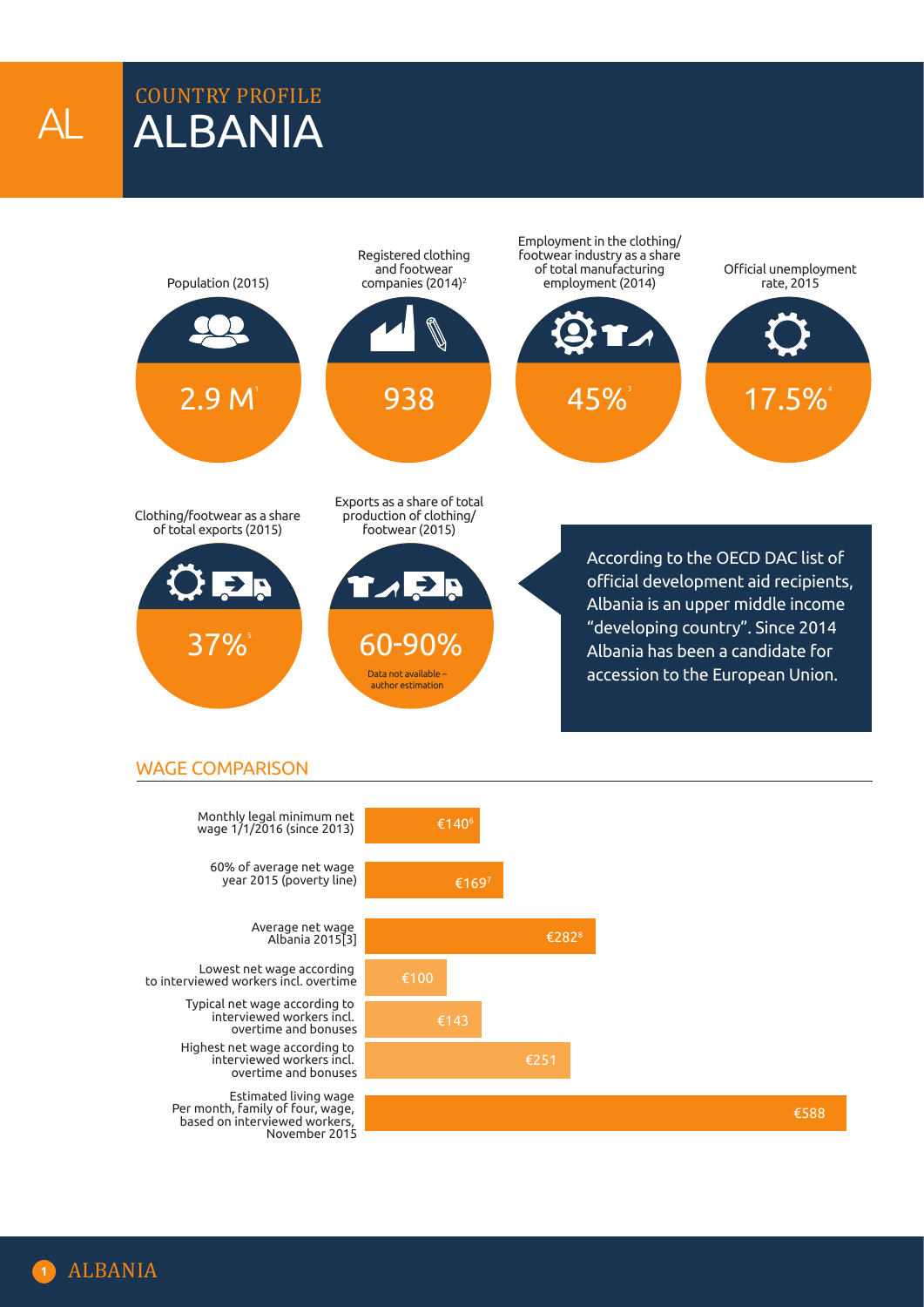## MAIN VIOLATIONS OF WORKERS' RIGHTS

- Non-payment of statutory minimum wage for ca. 50% of workers.
- Non-compliance with overtime hours and overtime payment regulations.
- ➤ Non-compliance with regulations on annual and sick-leave.
- Considerable gap between actual wages and living wages.
- ➤ Mistreatment of workers (yelling, intimidation, sexual violence).
- ➤ Non-compliance with health and safety rules and regulations.

### EUROPE'S MOST RAPIDLY GROWING ECONOMY WITH ONE OF EUROPE'S WORST LABOUR CONDITIONS AND HIGHEST POVERTY

The Albanian clothing and shoe industry is characterised by a dominant position within the economy in terms of exports (ca. 35%) and employment, and, at the same time, by considerable concerns related to working and remuneration conditions. Violations of labour law are the rule not the exception. There is wide-spread impunity concerning legal and human rights violations. Despite an extremely low monthly net legal minimum wage of 140 EUR, one in two interviewees did not earn this minimum amount during regular working hours. State labour inspections are not functioning effectively in the sector. Moreover, relations between factory owners and government officials as well as between factory owners and trade unionists are, at times, corrupt. Although Albania is being hailed by the World Bank as Europe's fastest-growing economy, the Ombudsman's office, while performing a wide array of duties in protecting citizens' rights, is being provided with insufficient public funds, which means it has to rely in part on official development aid from abroad. Albania has some of the highest poverty rates in Europe.9 Clothing and shoe industry workers have not profited from the boom in the industry; the wages they earn do not help alleviate poverty nor do they prevent dependency.

## ALBANIA'S, CLOTHING AND FOOTWEAR INDUSTRIES

Albania's footwear and clothing industries have been its main export sectors for more than 15 years, and they continue to grow at a fast pace. Shoe and footwear exports have doubled over the past 5 years and apparel exports have doubled over the last 10 years.

The Albanian clothing and shoe sector works under the OPT system (the Outward Processing Trade and production scheme, created by Germany and the EU in the 1970s to protect their own textile industries). In Albania this export-oriented, cut-make-trim subcontracting approach is called Façon. More than 80% of clothing and shoes are exported to Italy, followed by Germany and Greece with just 7% and 8% respectively. Italian owners also dominate foreign investment in the sector. In 2015 Albania exported 11.2 million pairs of shoes to Italy (World Footwear Book 2015).

In one shoe factory, workers said they have to finish 550-600 pairs of shoes every day.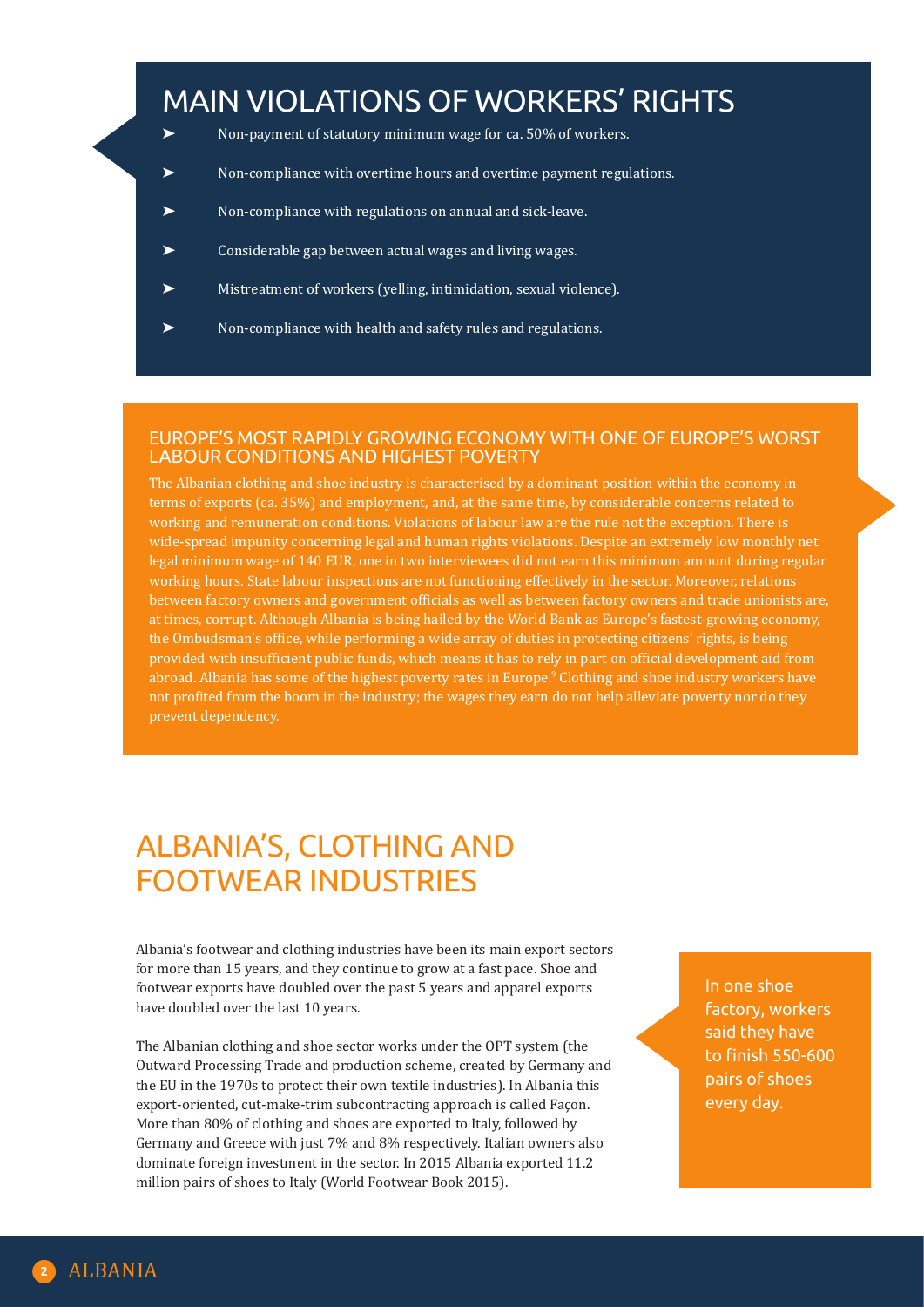Clothing and shoe manufacturing under OPT is a low wage and low valueadded industry and thus does not feature high in GDP or export statistics. However, the sector is Albania's most important employer, accounting for 45% of the manufacturing industry's workforce.<sup>10</sup> The country's clothing and footwear production is centred around the Tiranë and Durrës regions. The workforce in the industry is relatively young (31 years old on average according to the Chamber of Façon of Albania), whereas in other low-wage countries in Europe seamstresses are usually 40 to 55 years old.

The state investment board, AIDA, quotes this as the sector's competitive edge: flexibility and reliability in production, short delivery times to EU countries, "competitive labour costs" due to lower wages than in other countries in the region and excellent language skills of most employees, together with "supportive" government policy for the sector. Indeed, the sector enjoys a great package of incentives and subsidies. Export-oriented investors are highly promoted and incentivised.<sup>11</sup> The Albanian Chamber of Façon (C.F.A.) as well as the Albanian Investment Development Agencies (AIDA) have successfully lobbied for free economic zones and incentive schemes. Among them are: a symbolic  $\epsilon$ 1 leasing contract for government properties for the first time; fast VAT refunds; VAT exemption on machinery and equipment; simplification of procedures for customs, investments and employment and social security; subsidies for social security and health insurance for new employees for a certain period; and privileged representation of sector reps in the National Economic Council (national tripartite body without decision making power). The C.F.A. adds that it has achieved a "reform of the employment referential comparative system in relations to labour wages for the industry".12

#### **DO WORKERS PROFIT FROM FAVOURABLE CONDITIONS FOR CLOTHING AND FOOTWEAR EMPLOYERS?**

These incentives and subsidies are indicative of a policy whereby investors' rights are privileged over workers' rights, and of the fact that AIDA and C.F.A. use their influence to restrict progress in labour rights and wages. These incentives and subsidies have been granted to the employers in the industry without consulting any other stakeholders such as the governmental ombudsperson,<sup>13</sup> unions or human rights organisations. Thus the situation for workers is among the worst in Europe, and indeed the world, as the following findings show.

**One in three interviewees** did not receive the legal minimum wage – even with overtime and bonuses. Due to the prevalence of overtime, one can safely conclude that at least 50% of the workforce in the sector does not receive the legal minimum wage during regular working hours. Compared to all other researched European countries, Albania stands out as a country where work on Saturdays is the rule rather than the exception. Workers do not consider this overtime. This means that normal working hours exceed the 40 legally permitted hours per week, that overtime is not paid at the legally required premium rate (25% and 50% respectively), and that salaries are not transparent to workers.

The legal minimum wage in Albania has remained unchanged since 2013 (22,000 ALL gross – 158 EUR). No adjustments have been made. The National Labour Council – theoretically, the tripartite advisory body to the Ministry of Labour – used to be very weak, $14$  but it was just recently revitalised in 2015

LEGAL MIN NET WAGE



as share of estimated min living wage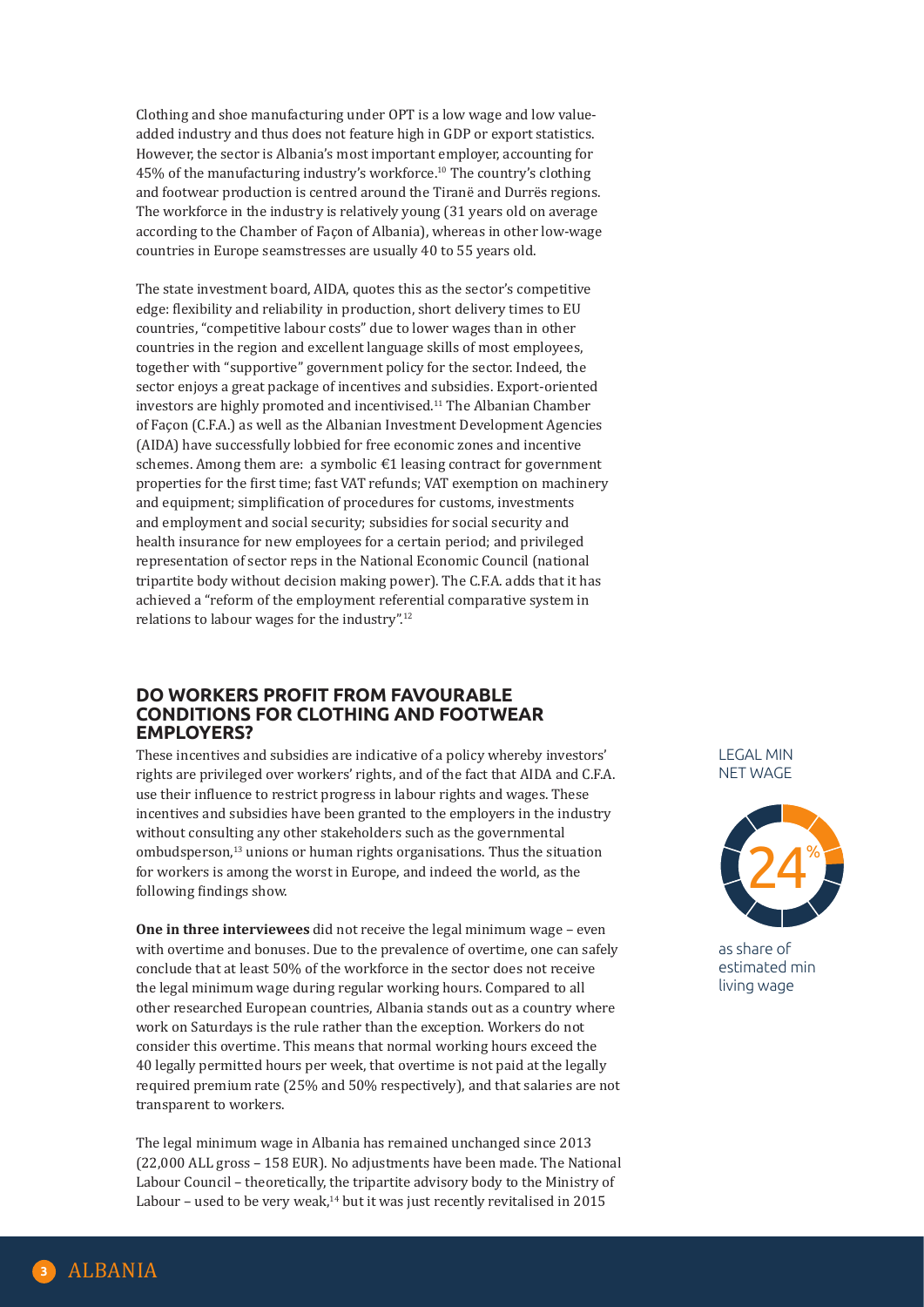after interventions by the ILO. Until this year, Albania was the only country in the region where there had not been any tripartite negotiations for national level labour or social dialogues, particularly concerning minimum wages. Before, the government had unilaterally decided where the legal minimum wage would be set. However, tripartite negotiations do not work as intended if the voice of organised labour is not raised in favour of workers. On the contrary, desk research yielded no recommendations made by unions on the minimum wage or calculations carried out by unions on costs of living. Interviewed workers associated unions with management.

Another barrier to adjusting the legal minimum wage to meet real expenditure is the absence of any official statistics on costs of living or a socio-cultural minimum to cover basic needs. The lack of political will to adjust the legal minimum wage to actual expenditure led to a substantial number of complaints from citizens to the people's Ombudsperson, along with criticism from the ILO, and since then Albania has witnessed a growing public discussion on the matter.15

### **REGULAR LABOUR LAW AND HUMAN RIGHTS VIOLATIONS INCLUDE:**

• not paying the legal min. wage within the regular 40-hour working week (in one factory, only 10% of workers reported receiving the LMW, all others earned less; in another factory no interviewed worker received the LMW)

- men being paid more than women for the same work and performance with the justification that "they are stronger"
- penalising workers through wage deductions (an hour's or a day's pay) when products are damaged or the worker is late for work
- unpaid mandatory social contributions
- not paying overtime or not paying the premium rate
- all workers reported doing hardly any overtime and, at the same time,

regularly working on Saturdays; working on Saturdays is thus not seen or paid as overtime

- taking 3-15 days of annual leave, but never the legally prescribed 20 days
- annual leave is, in many cases, determined by management and not paid
- work on public holidays being paid like normal working days
- unpaid leave on public holidays (excl. January 1st)
- no explanation of how wages are calculated, particularly for overtime
- forced leave without pay when there are no orders

• workers do not have a copy of their labour contract and are sometimes not even allowed to read it

- complaints are punished with dismissal
- taking sick leave or leave for family matters is extremely difficult

• extreme temperatures (sometimes existing air conditioning/heating is not switched on)

- polluted air from toxic substances
- no drinking water provided and no running water present.

Finally, the European Commission hinders minimum wage hikes. Particularly after the financial crises of 2008/2009, like most other countries in the region, Albania had to take loans from the International Monetary Fund (IMF), the World Bank and the European Commission (collectively dubbed the 'Troika'). A condition of these loans was that wages and pensions in the public sector had to be frozen or reduced – despite the fact that public employees, like teachers, were already low income earners and forced to



of the workforce in the sector does not receive the legal minimum wage during regular working hours

Desk and field research took place 2015. Three shoe factories and one clothing factory were researched with 57 workers aged 16 to 58, among them one man, interviewed off-site. According to workers and online research, the brands/buyers supplied by the factories were: **Bata, Zara, Liu Jo**. Researchers indicated that it was almost impossible to find out which specific brands and buyers were involved because the actual brand label would not be attached to the manufactured shoes in Albania.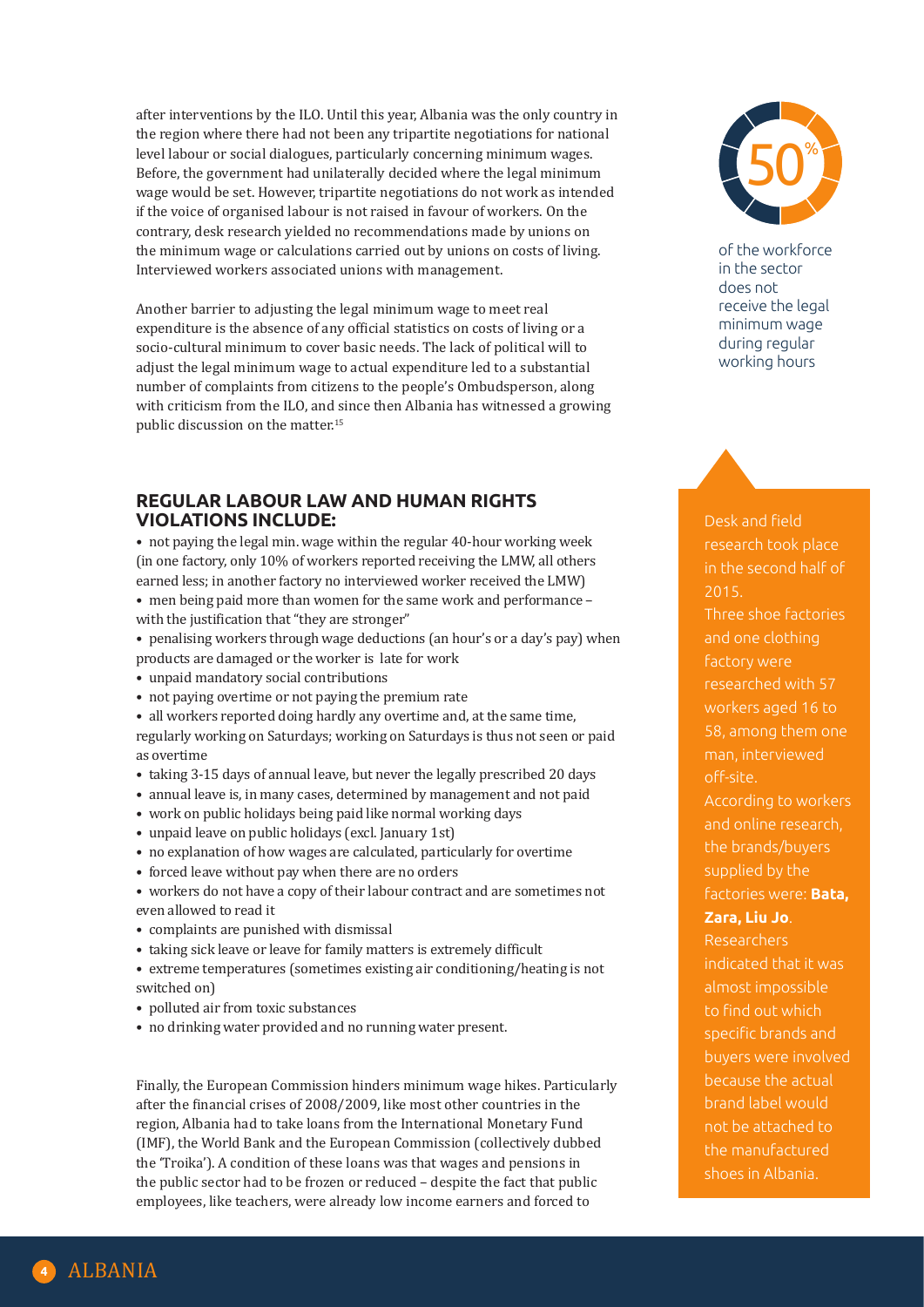hold down multiple jobs or migrate in order to sustain their families. These measures concerning public sector earnings also put pressure on the setting of private sector wages and the fixing of the minimum wage. $17$ 

Many cases of sickness, fainting, poisoning and allergies, as well as various accidents, are reported in shoe factories. One shoe worker, who uses glue in the shoemaking process, said that wearing gloves reduces the precision and speed of her work and decreases the quality of the shoes, which is why she could not afford to use them if she wanted to meet the quantity and quality quota. Thus the piece-rate payment and high expectations regarding productivity pose crucial hurdles to the use of protective equipment.

There is ethnicity- and gender-based **discrimination**: in one shoe factory, 65% of employees were from Roma and Egyptian minorities; men are paid more than women for the same work and performance; it is predominantly men who work as 'machinists', a job paid on an hourly basis and which, consequently, results in a higher wage. Their wages were reported to be 35,000 ALL/251 EUR, while women's wages were reported to be around 20,000 ALL/143 EUR including overtime and bonuses. Women sometimes even ask employers not to pay mandatory social contributions because they perceive it as a way to gain "more cash". Researchers expressed concern about regularly occurring gender violence, but it was hard to detect because workers would not speak out about it.

The informal sector of the economy accounted, on average, for about 36.2% of GDP over the period 1996-2012 (INSTAT, 2013) with an increase during the previous years. This share is usually higher for the clothing/shoe industry than for the whole economy; the authors estimate that 50-70% of the total number of workplaces in the clothing and footwear industries are informal, without legal rights and protection through a labour contract or mandatory social contributions. Unregistered workers (especially younger ones and those who have just started working) receive between 14,000 ALL/100 EUR per month and 18,000 ALL/129 EUR per month. Desk and field research indicates that lower tiers of the supply chains include home-based work and child labourers. However, since September 2015 the Albanian government has increased its efforts to reduce unregistered employment. Still, it is perceived as 'normal' to work without a contract or mandatory contributions. Due to very low wages, workers sometimes choose to eschew a contract, and they relinquish mandatory contributions in their desperation to acquire more cash for their daily expenses. These informal workers without social insurance coverage remain in an extremely vulnerable position with no state security to protect them against all major life risks (sickness, old age, unemployment). The social insurance system is being eroded, which in turn results in an increased burden of unpaid care work for women. In addition to the pressure to stay in paid jobs (even if extremely underpaid, as in footwear and clothing factories), women find themselves confronted with an increasing need to make up for the state's lack of investment in 'social infrastructure'. Combined with the tendency of the young and, in particular, better educated to emigrate, the care deficit will doubtlessly increase and pose huge challenges. The non-payment of social insurances means draining an already eroded state structure and putting the burden of more unpaid work and responsibility onto the shoulders of women.

Can trade unions change this situation and use the industry upswing to achieve better working conditions? Workers from several factories reported that trade unions have good relations with management and might receive 'gifts' in exchange for not creating problems; none of the workers

If workers earn the legal minimum wage, they receive 24% of an estimated minimum living wage. Because of high unemployment, most workers (the majority of them women) are the sole breadwinners of the family. This means that women have to sustain their families on an extremely low income. The Albanian gross minimum wage in euros is far below that of China or Indonesia, and around 10% of the German minimum.

While an Albanian worker has to work one hour in order to afford one litre of milk, a German worker can afford the purchase after six min.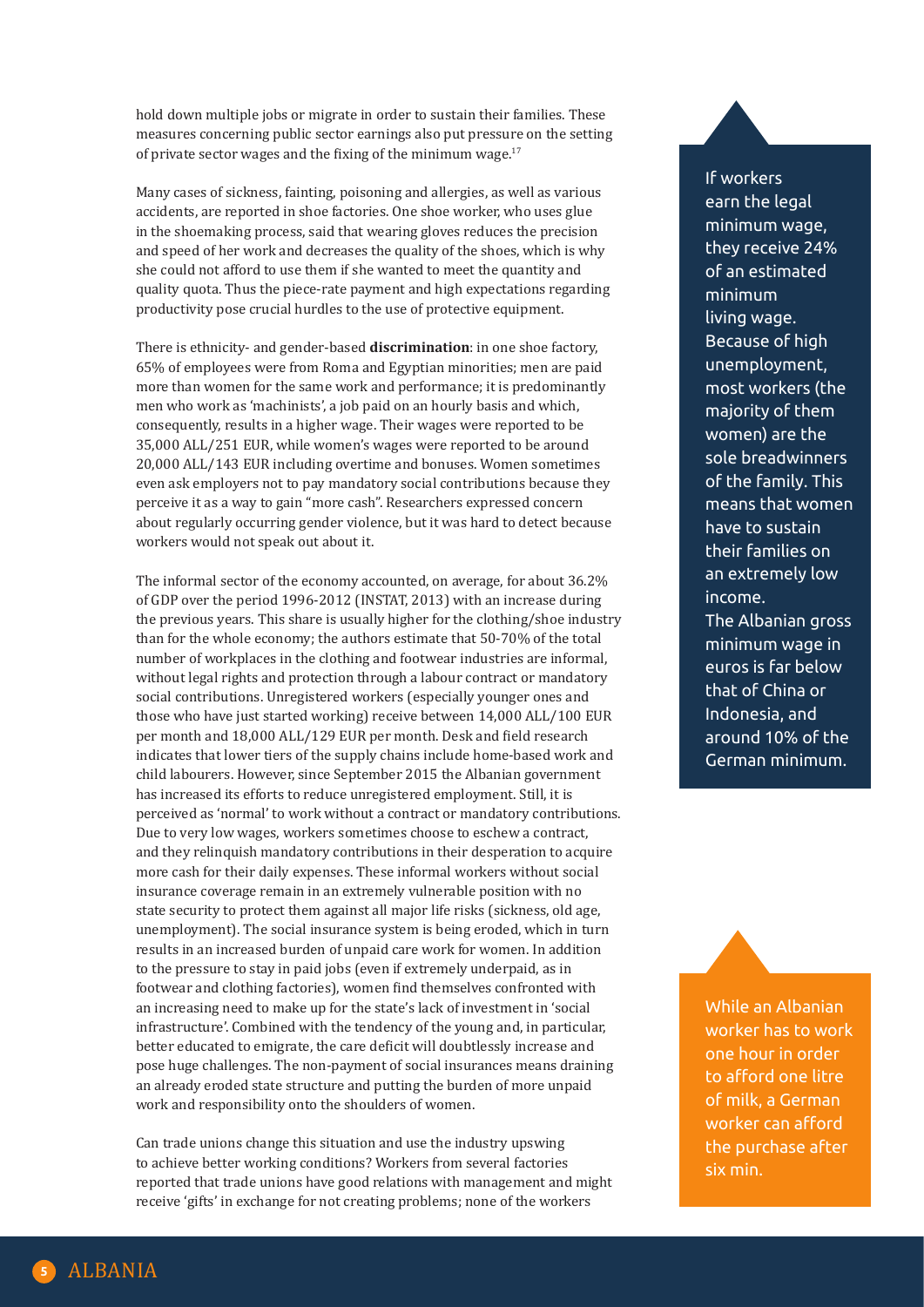interviewed was part of any trade union or even knew how to approach a union; researchers were told about incidences of corrupt financial relations between factory owners and unionists. Interviewees also indicated that workers do not even talk among each other because they fear that co-workers could pass on information to management. In Albania workers do not organise because they are afraid of each other.

No information could be obtained on labour inspection visits made within the shoe industry or their results. None of the interviewed workers had been involved in a labour inspection. The interviewees from one factory had attended a training session on fire safety. The interviewees from the shoe factory had not been involved in any training on occupational health and safety issues. Labour inspectors are seen to be bribed in order not to check on the reality of working conditions; unregistered workers are hidden in a separate room. Given the multiple occupational health risks in the shoe industry, the labour inspection process can thus be deemed ineffective.

There were Albanian workers who even agreed to reveal their real names because they felt their situation was so dire, they had nothing to lose. "Please help us," one Albanian worker entreated researchers.

## **ANA (NAME CHANGED): ''ALL WE ASK FOR IS A LITTLE DIGNITY IN OUR WORK".**

*There are four people in Ana's family: Ana, her husband and their two children, a 10-year-old boy and another boy still in kindergarten. In this family of four, Ana is the only one who works (she is employed at a shoe factory and earns a meagre salary of less than 150 euros per month) and is thus the only source of income for the family. She has been working in the factory for the last eight months. Before it was her husband who provided for the family by working in construction. When his employment started to become less stable, moving from one company to another and frequently being on short-term contracts, she had no choice but to start looking for employment herself. Ana operates a heavy machine that stitches the front part of the shoe. She has to stand for eight hours a day, six days a week in order to meet her quota. Even though she is not paid extra, they ask her to perform other duties as well. She stated two factors that she considers the most dreadful aspects of her job:* 

*She laments that managers do not treat their employees as human beings. They often abuse them verbally and psychologically (by calling the women names: "whore", "stupid", "I hope you get cancer" to name just a few). This demeans them, making them feel less than human and their work uncomfortable, with staff having to endure harsh criticism and cursing throughout the day. Secondly, the salary is not enough for one person to get by on, let alone a family of four with children that have needs and often desires as they grow up. She would never voluntarily choose to work in an environment that is filled with hostility, lack of respect and that pays ridiculous salaries. But this is her only chance of survival. She hates the job she does but feels compelled to do it. Equally, she has to walk for more than an hour and stand for an additional eight hours only to be completely spent at the end of the day.* 

*Although the minimum wage in Albania is 22,000 ALL/158 EUR per month, she never receives more than 20,000 ALL/143 EUR per month. At the same time, she is burdened with debts she cannot repay. Her oldest son needed a heart operation,*  which she paid for with borrowed money that they have not been able to repay. Due to their inability to pay their *electricity bills, she has signed an 8-year contract with an electricity company to pay 2,500 ALL/18 EUR every month in addition to the monthly sum. Once the electricity bill is paid, little is left for food and other needs. When she was younger, she dreamt of becoming a nurse, but her very patriarchal father did not allow her to go to high school (he thought girls should not leave the house to go to school). She has passed this passion to learn on to her youngest child who wants to become a dentist when he grows up to help other people.*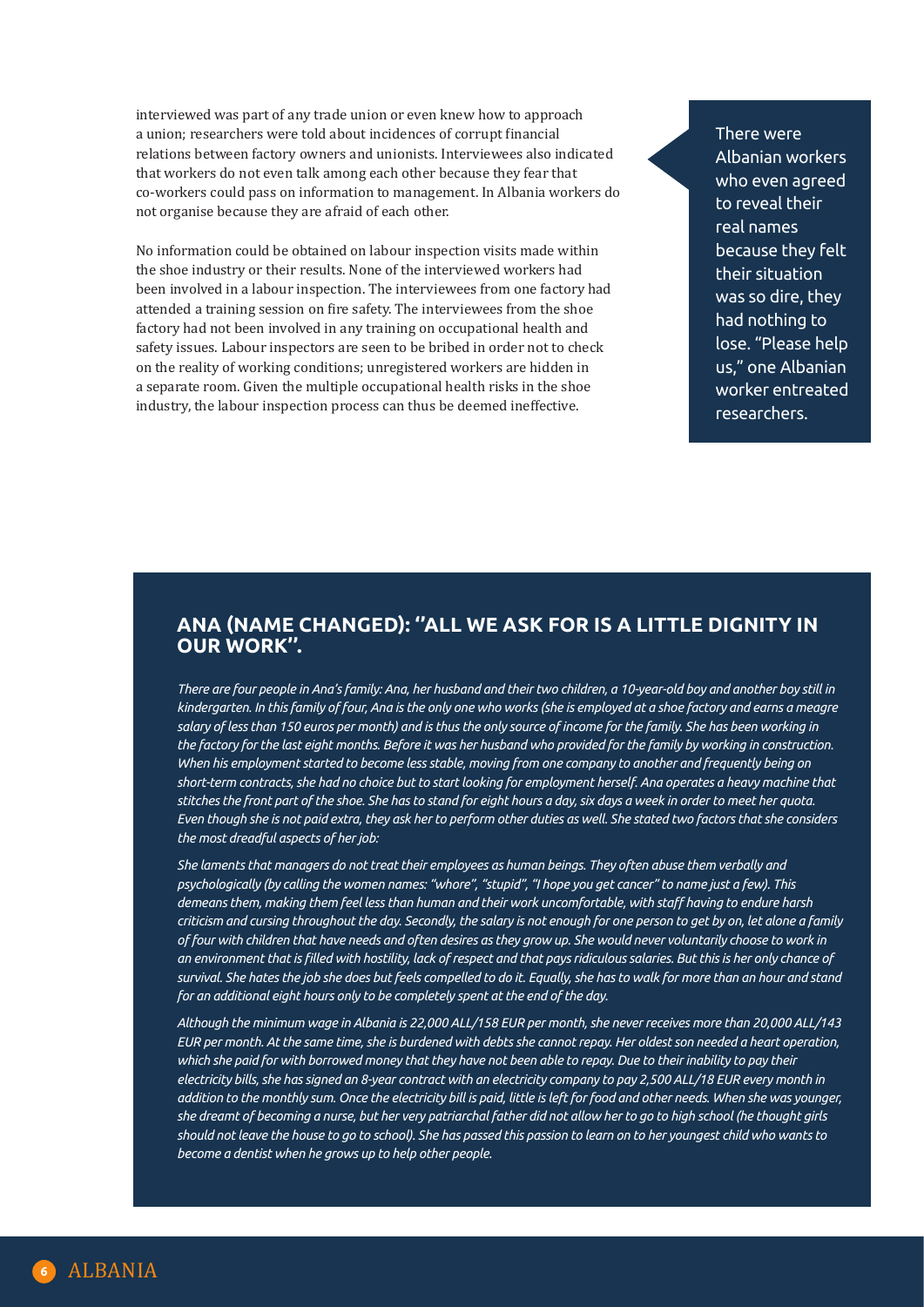## **MARIA (NAME CHANGED) (23): ''IF I WASN'T DEPENDENT ON THE WAGE, I WOULD GO OUT THERE AND STAND WITH THOSE PROTESTING FOR BETTER LIVING CONDITIONS''**

*TThere are six people in Maria's family, three of whom work. It was harder when the family had nine members (her parents and seven brothers and sisters) and only Maria's father was working for a salary of less than 300 euros to support a family of nine. Needless to say, it was extremely difficult to pay for even their basic needs.*

*Maria and her family immigrated from Kukes in 1994 and settled in Dürres. They followed the same pattern as many other people from northern Albania, who mainly come to Tirana and Dürres in search of better living conditions and job opportunities. A common trait of most of the women who settled in the city was a lack of formal education due either to a patriarchal family or simply a lack of opportunities, e.g. higher education was prohibited by other male members of the family.* 

*When Maria was 14 years old, she had a problem with a gland in her mouth which made it difficult for her to eat and speak. As the gland had to be removed, she underwent surgery which cost her family 5,000 euros. For this reason, her mother's salary is used to pay back the loan, while her salary goes towards the utilities and her father's salary pays for health, transport, clothing and education. Luckily her younger sister was eligible for a state scholarship of 9,000 ALL/64 EUR per month.* 

*Despite the difficulties and hardships she faced while growing up, Maria and her sisters worked in the clothing factory during high school and later on during university in order to cover at least their tuition fees so they would not become a burden on the family. As a result, they used to accumulate debt and borrow money to pay bills and buy food: a scenario familiar to almost every Albanian family. Maria is studying Public Administration (BA) while working at the same time. The friendships she has built through her voluntary community work are part of her life. In a way they help her feel less bad about her work.* 

*On a positive note, she is optimistic about the future because she still believes that her studies will open new doors for her, which is not the case for some of the other women who work there. Most of them are stuck there thinking that there is no other option. A normal day in Maria's life sees her wake up at 5:00 am, have coffee and help her mother. She then works until 5:30 pm before taking care of her younger sisters.*